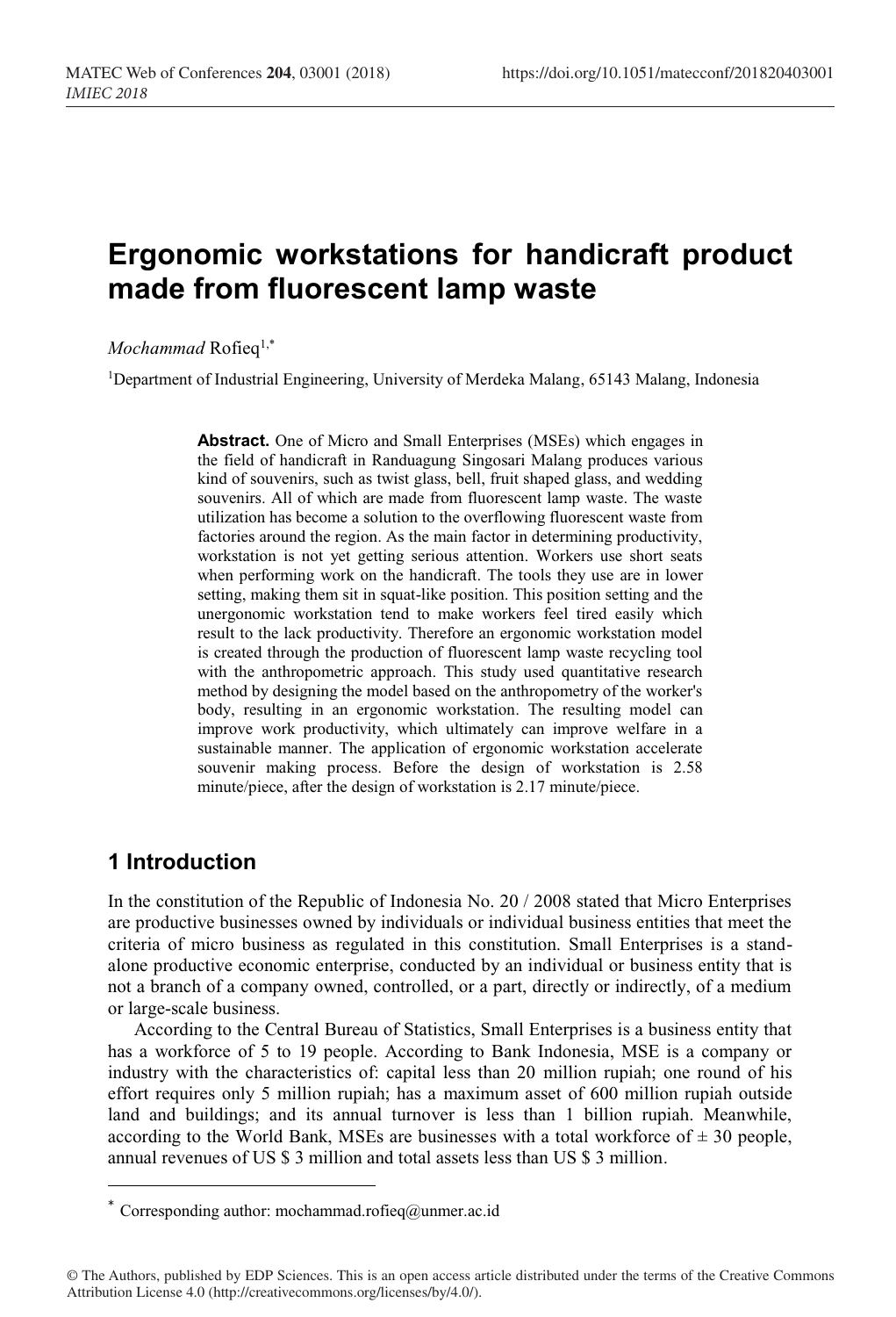Handicrafts can be defined as products which are produced either completely by hand or with the help of tools. Mechanical tools may be used as long as the direct manual contribution of the artisan remains the most substantial component of the finished product. Handicrafts are made from raw materials and can be produced in unlimited numbers. Such products can be utilitarian, aesthetic, artistic, creative, culturally attached, decorative, functional, traditional, religiously and socially symbolic and significant. (UNESCO/ITC International Symposium on "Crafts and the International Market: Trade and Customs Codification", Manila, Philippines, October 1997).

Waste is discharged from a production process both industrial and household. Used goods can be a disaster, can also be a blessing if managed properly. In addition to providing financial benefits, the management of used goods also affect the cleanliness of the environment (Suprapto, et al: 2017). For MSEs, the manufacture of handicraft made from waste products is very useful because the crafters can create various design alternatives for the product, so the product look more varied, eye catching, but still maintained its quality (Rofieq, et.al .: 2017).

MSEs in Randuagung Singosari Malang is a home industry which use fluorescent lamp waste from the factories to be recycled as the material to make souvenirs. In the making, it will be processed five times: fluorescent lamp cutting process (to remove the aluminium tip), washing process (to remove the white powder), combustion process (to form the material), water filling process, and sealing process using hot melt adhesive.

Worker performance which is the main factor in determining work productivity is unnoticed. Reviewing the working method aspect, workers use short seats which make them sit in squat-like position. It is caused by the setting of the tool which is lower than the seats. Uncomfortable working position combined with unergonomic workstation make workers tired easily.

Based on the observation, the lack of productivity is caused by inefficient process which require manual air compressor pump. For this reason, a new model of ergonomic workstation through the designing of fluorescent lamp waste recycling tool using the worker's anthropometric measurement is necessary. The design will also consider the workers' limit and ability in interacting with their work environment.

The problems that need to be solved are how to design an ergonomic souvenir making workstation model; how to design better fluorescent lamp waste recycling tool with the respect to the anthropometry aspects; how to discover the standard time using the method of stop watch time study; how to improve the working system of fluorescent lamp waste processing process so that the worker can work effectively, safely, comfortably, and efficiently as well as how to improve work productivity.

### **2 Methods**

The data was collected at MSEs which engaged in souvenir making at Randuagung Singosari Malang. Data collection include: specification of MSEs which engaged in the field of handicrafts in Singosari, the availability of raw materials in the form of fluorescent lamp waste, the quality and price of raw materials, the storage of raw materials, the variety of glass souvenir design, burning process and material formation, workstation layout that has been used, liquid filling process (finishing) and the storage of finished products.

#### **2.1 Anthropometry Modeling**

After obtaining the anthropometry data of worker's body, preparation and model testing is done in Ergonomics Laboratory of University of Merdeka Malang to ensure the relation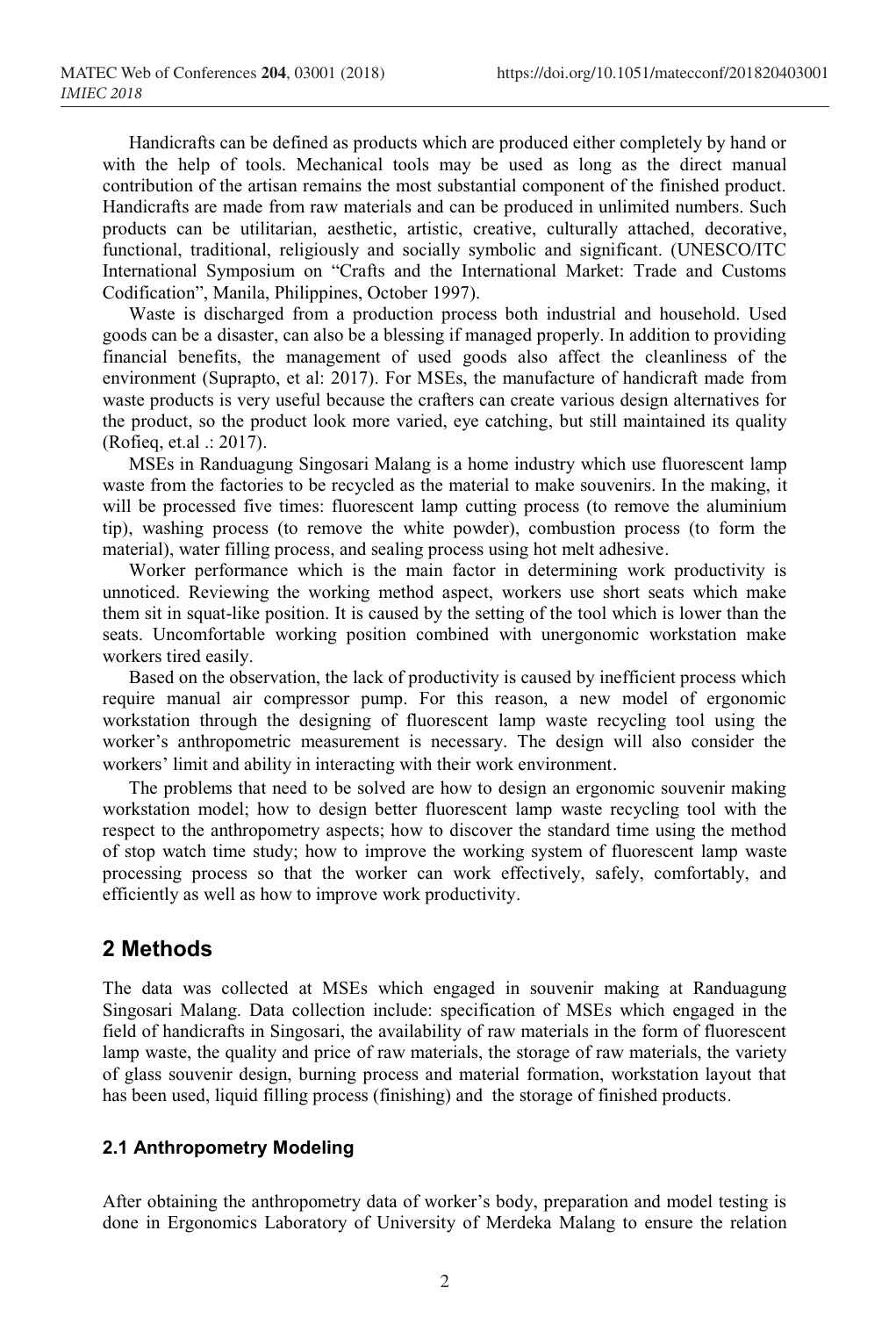between the physical aspect of the human body with the work device and its environment. This test is conducted with the aim that the new workstation can be used significantly in accordance to the worker's body dimension, so that the worker can perform his job comfortably, effectively and have high productivity.

#### **2.2 New Workstation Design**

Based on the anthropometry data and the real demand on the process of souvenir making, a new workstation that takes into account the physiological aspects of the worker is designed. This new workstation represents the whole series of souvenir making process, which simulation is done in Laboratory of Measurement and Work Method of University of Merdeka Malang.

### **3 Result and Discussion**

Using the Westinghouse system was obtained performance rating for the first operator 1.09; second operator 1.13; and third operator 1.06. Normal Time for the first operator 0.0373 hours; second operator 0.0385 hours; and third operator 0.0363 hours. To determine the percentage of allowance on souvenir making, basic consideration is used, personal requirement 2.50%, recess 4.16%, and delay 6.25%, obtained the total percentage of allowance time of 12.91%.

After the calculation Standard Time is obtained, for the first operator 0.043 hours/piece, second operator 0.044 hours/piece, and the third operator 0.042 hours/piece. Thus, the approximate standard time required by the operator to finish a piece of souvenir in the previous workstation is 0.043 hours/piece or 2.58 minutes/piece.

#### **3.1 Anthropometry Modeling**

#### *3.1.1 Table height*

Body dimension that is used in determining the table height is:

the lowest *popliteal height* (inner knee height) + *elbow rest height* (elbow height in sitting position) + Allowance (footwear) = table height  $(1)$ 

 $(44+22+2,5)$  cm = 68,5 cm.



**Fig. 1.** Workbench height.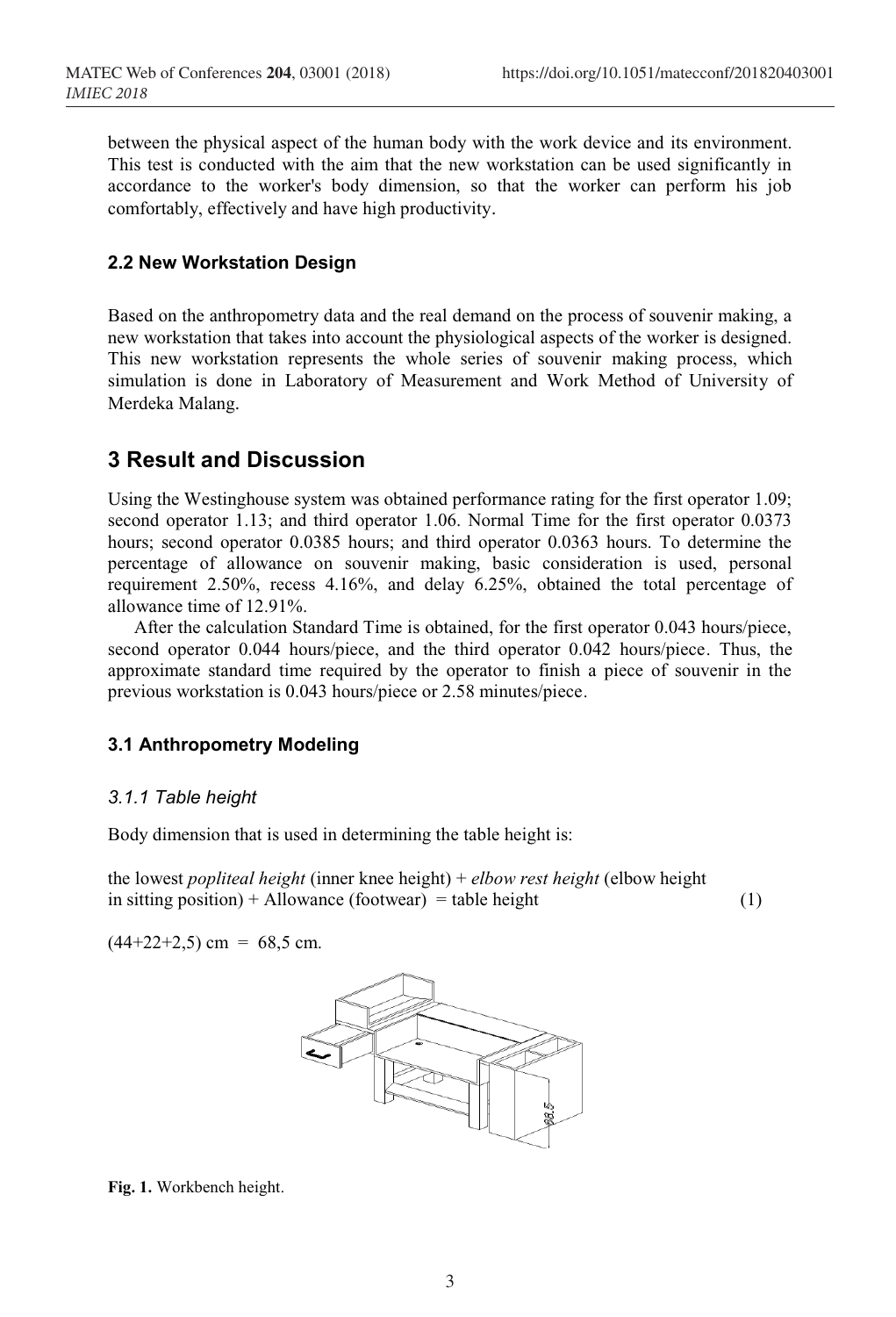#### *3.1.2 Table width*

a) Length

Body dimension that is used in determining the table lenght is:

2 times smallest *side arm reach* (side reach) + gloves allowance = table length (2)

 $(2x85 + 0, 6)$  cm = 170,6 cm.

#### b) Table width

Body dimension that is used in determining the table widht is :

The smallest *thumb tip reach* (fore reach) + gloves allowance = table widht (3)





**Fig. 2.** Workbench length. **Fig. 3.** Workbench width.

#### *3.1.3 Seat height*

Body dimension that is used in determining the seat height is:

The lowest *popliteal height* (inner knee height) + footwear allowance = seat height (4)

 $(44+2,5)$  cm = 46,5 cm.



**Fig. 4.** Seat height.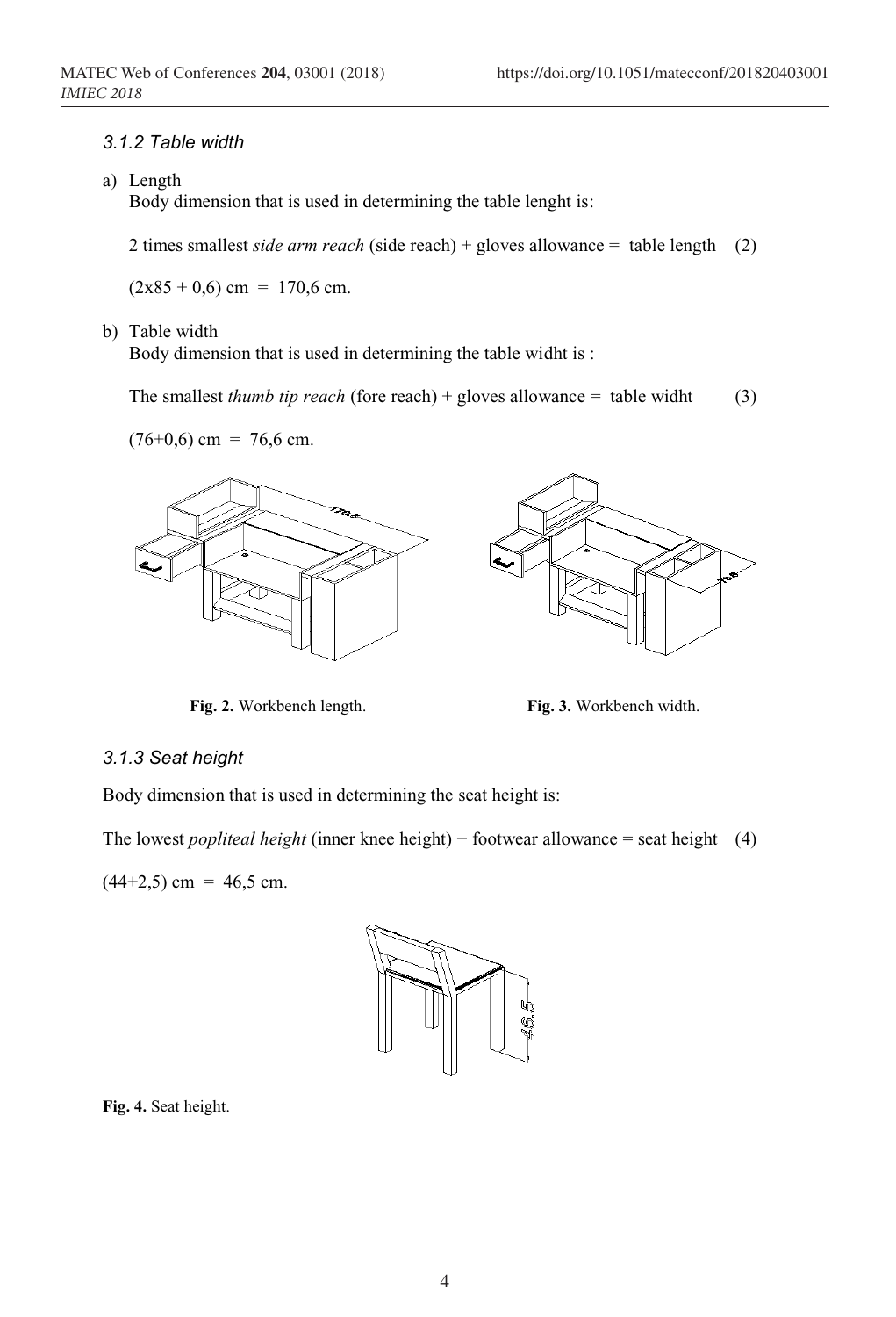#### *3.1.4 Seat cushion*

a) Seat cushion width

Body dimension that is used in determining the seat cushion width is:

The biggest *hip breadth* + cloth = seat cushion width (5)

 $(42+1,3)$  cm = 43,3 cm.

b) Seat cushion depth

Body dimension that is used in determining the seat cushion depth is :

The shortest *buttockpopliteal length* (thigh length) + cloth = seat cushion depth (6)

 $(48+1,3)$  cm = 49,3 cm.



**Fig. 5.** Seat cushion width. **Fig. 6.** Seat cushion depth.



#### *3.1.5 Lumbar backrest height*

Body dimension that is used in determining the lumbar backrest height is:

The lowest lumbar height + cloth allowance = lumbar backrest height  $(7)$ 

 $(28,7+1,3)$  cm = 30 cm.



**Fig. 7.** Lumbar backrest height.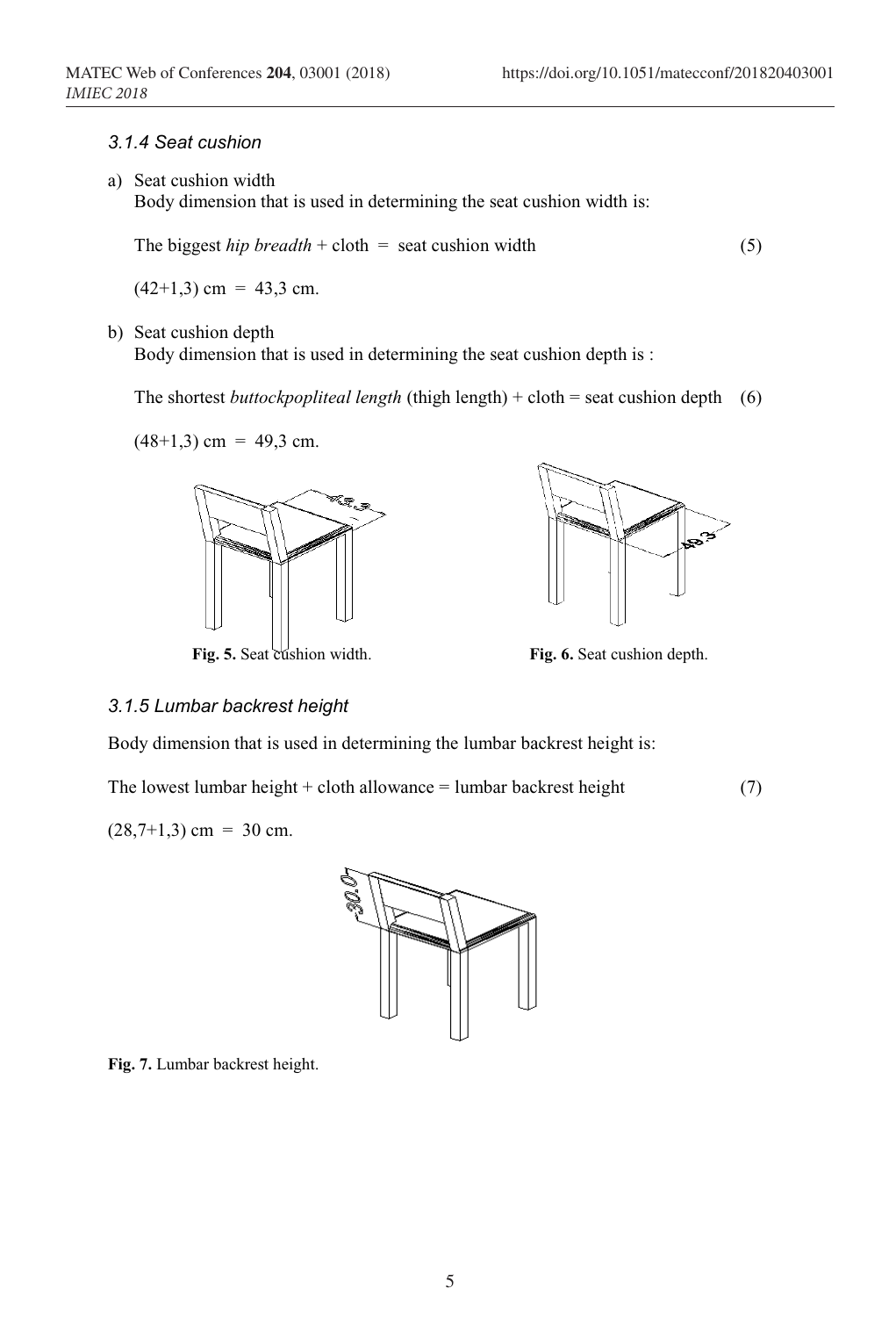### **3.2 Operator requirement identification**

| <b>Ouestion</b>                                   | <b>Operator Statement</b>                                                              |
|---------------------------------------------------|----------------------------------------------------------------------------------------|
| <b>Workstation Use</b>                            | 1. Workstation is required to simplify thework                                         |
| Preferred things on the<br>previous workstation   | 1. Prefered because the stove is easy to turn on                                       |
| Unpreffered things on the<br>previous workstation | 1. Not preffered because it needs fuel tube pumping to<br>increase the air pressure    |
|                                                   | 2. Workbench and seat are not comfortable                                              |
|                                                   | 3. The materials is not reachable                                                      |
|                                                   | 4. Not enough space to store half-finished product and<br>finished product             |
| <b>Improvement Suggestion</b>                     | 1. How to reach raw material easier                                                    |
|                                                   | 2. How to add air pressure without leaving the workbench<br>3. How to work comfortably |

**Table 1.** Operator requirement identification.

### **Table 2.** Interpretation of operator requirement.

| <b>Operator Statement</b>                                                       | <b>Requirement Statement</b>                                                                       |
|---------------------------------------------------------------------------------|----------------------------------------------------------------------------------------------------|
| Specific use:                                                                   |                                                                                                    |
| Workstation is required to<br>simplify the work                                 | Tables and seats for souvenir forming and combustion                                               |
| The advantage of the previous workstation :                                     |                                                                                                    |
| It is easy to turn on the stove                                                 | The stove is easy to turn on                                                                       |
| The disadvantage the previous workstation :                                     |                                                                                                    |
| It needs more time to add air<br>pressure on the fuel tube                      | Efective tool for air pressure addition                                                            |
| Workbench and seat are not<br>comfortable                                       | Comfortable workbench and seat                                                                     |
| The materials is not reachable                                                  | Reachable materals                                                                                 |
| No space to put the half-finished<br>product                                    | Space for the half-finished product                                                                |
| No space to store finished<br>product                                           | Space to store finished product                                                                    |
| <b>Improvement Suggestion:</b>                                                  |                                                                                                    |
| Space to store raw material, half-<br>finished procuct, and finished<br>product | Workbench with enough space to store raw material, half-<br>finished procuct, and finished product |
| Less time for fuel tube air<br>pressure addition                                | Equipped with compressor to add air pressure                                                       |
| Comfortable workbench and seat                                                  | Workbench and seat have to be made based on operator<br>anthropometric measurement                 |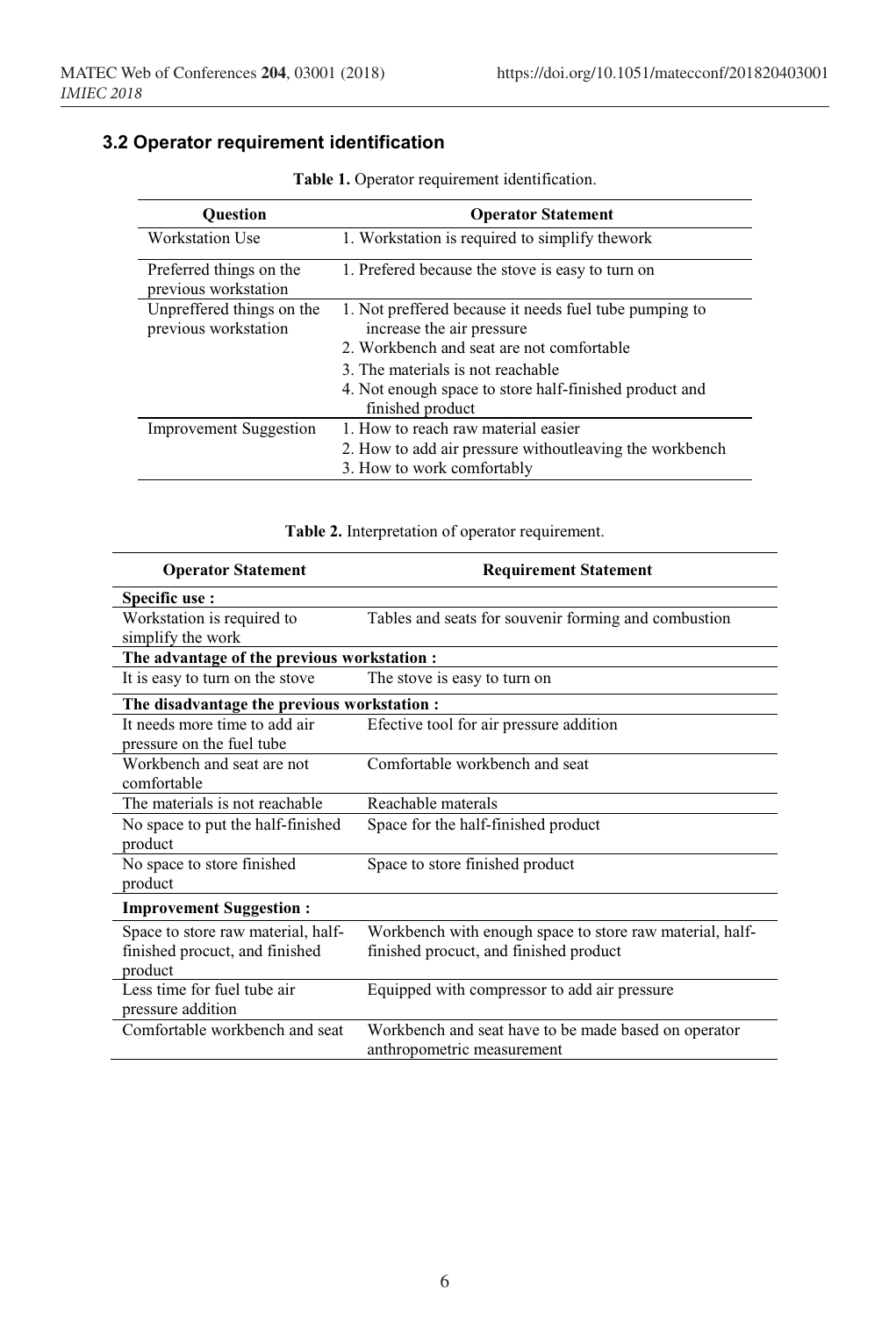#### **3.3 New workstation design**



**Fig. 8.** Workstation design model.

(a). Space to put material that will be processed

There are two kind of box to put the raw materials; first, box with  $12,500 \text{ cm}^3$  volume and 20 cm depth and second, box with  $42,812.5$  cm<sup>3</sup> and  $68.5$  cm depth. Materials which lenght is below 40 cm will go to the 20 cm depth box, while 68.5 box is used to store materals which length is more than 68.5. The location is determined based on operator convenience when picking up raw materials.

(b). Space to put half-finished product

Half-finished product volume is  $320 \text{ cm}^3$ , while the storage box volume is  $45.760 \text{ cm}^3$ . Thus, this box is sufficient for 143 piece of half-finished products in 5 piles. The amount of the stacks is determined based on the material strength and the range between the operator position and the box, so that the operator can easily reach the half-finished product.

(c). Space to put finished product.

The volume of finished product is  $144 \text{ cm}^3$ , while the box volume is  $36,800 \text{ cm}^3$ . Thus, this box is sufficient for 225 piece of finished products in 5 piles. The amount of the stacks is determined based on the material strength and the range between the operator position and the box, so that the operator can easily store the finished product.

#### (d). Panel

The length of the panel to control the fire is 75 cm. This length is based on the side reach of the arm.

|          |     |              |     |                     |     | $\overline{\phantom{0}}$ |     |     |                |
|----------|-----|--------------|-----|---------------------|-----|--------------------------|-----|-----|----------------|
| Operator |     |              |     | <b>Working Time</b> |     |                          |     |     | $\overline{Y}$ |
|          |     | $\mathbf{2}$ |     | 4                   | 5   | 6                        |     |     |                |
|          | 112 | 113          | 114 | 112                 | 113 | 112                      | 113 | 789 |                |
|          | 114 | 113          | 112 | 113                 | 112 | 114                      | 113 | 791 | 113.00         |
| ζ        | 112 | 112          | 112 | 113                 | 112 | 113                      | 112 | 786 | 12.28          |

#### **3.4 New workstation standard time determination**

**Table 3.** Operator working time.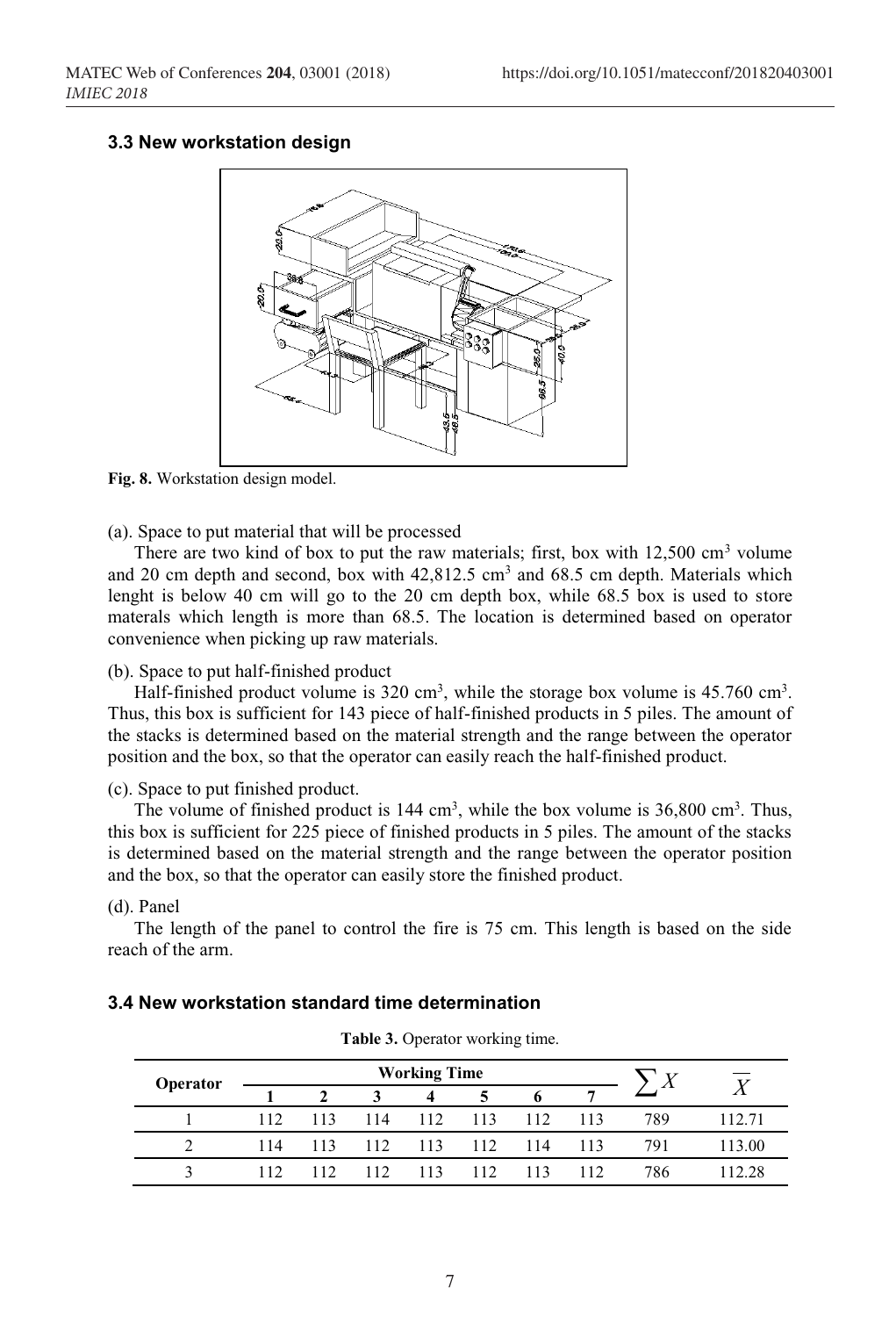After the calculation it is obtained standard time for the first operator 0.036 hours/piece, the second operator 0.037 hours/piece and the third operator 0.035 hours/piece. Thus, the approximate standard time required by the operator per souvenir on the new workstation is 0.036 hours/piece or 2.17 minutes/piece.



**Fig. 9.** Old workstation. **Fig. 10.** New workstation.

Handicraft products produced by utilizing fluorescent lamp waste can contribute positively in the field of product design, environmental hygiene and improving people's welfare. MSEs in Randuagung Singosari Malang area can obtain abundant raw materials available from factory discharges in the area, thus spurred citizens who can not afford to become entrepreneurs.

With the new workstation, workers can make the process of making this handicraft product more comfortable, not tired, not much time is wasted and the resulting product is also more varied. With the many variations of handicraft products produced, the benefits not only for wedding souvenirs, but also can be used as home accessories, office or gift for someone.



**Fig. 11.** Finished handicraft product.

# **4 Conclusion**

The result of fluoescent lamp waste recycling tool design shows that the new workstation is more ergonomic because:

- (1). The workbench has a reachable raw material storage hence the operator can reach it without leaving the seat.
- (2). The workbench has plenty storage for half-finished and finished product hence the workbench is more practical and clean.
- (3). It is eqquiped with a compressor which is connected with fuel tube. To add the air pressure the operator only need to open faucet without leaving his seat.